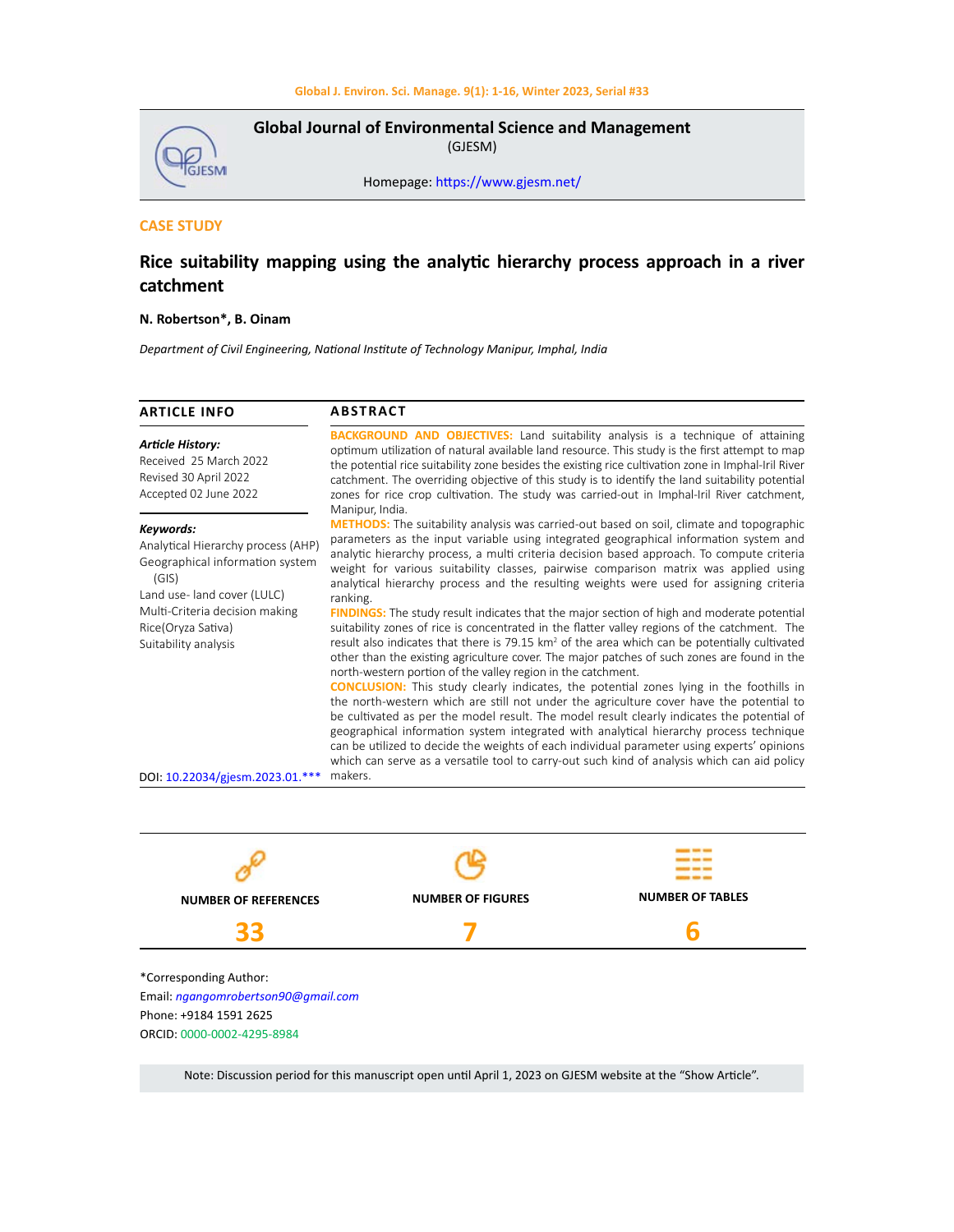#### **INTRODUCTION**

Rice (Oryza Sativa) is the primary cereal food crop for more than 60 percent (%) of the world's population. Globally, rice is produced in many countries but Asia alone accounts for more than 90% of the world rice production and consumption ([Naidu](#page-14-0) *et al.,* 2006) and they are grown successfully in tropical and sub-tropical regions [\(FAO, 2004](#page-14-0)). Rice is the major cereal crop in India having a total cultivable area of about 180 million hectares, even in North-East part of India it is the primary staple food crop. In Manipur state of North-East India, 90% gross crop area is under rice production ([Singha and Mishra,](#page-14-0)  [2015](#page-14-0)). Out of 95% of the entire state of Manipur's food grains production, 72% of the total cropland area is rice production ([Santosh and Bera, 2017](#page-14-0)). Agriculture is the backbone of the state economy and majority of the people are involved in agriculture and allied sectors (Roy *[et al.,](#page-14-0)* 2018). In Manipur, rice crop is cultivated predominantly in kharif season (June to November). In the valley region of Manipur, cultivable area have been decreasing day by day due to urbanization, construction and development activities, rendering an assessment of agricultural land suitability and mapping scope of sustainable agricultural development inevitable [\(Akpoti](#page-14-0) *et al.,* [2019\)](#page-14-0). Optimum rice production is necessary through sustainable agriculture practice system. Sustainable agriculture concept involves producing good quality product, generally acceptable and economically efficient way by ensuring optimal utilization of natural available resources and target crops [\(Jules and](#page-14-0)  [Zareen 2014; Struik and Kuyper 2017\).](#page-14-0) Sustainable agriculture requires growing the best suited crop for the specific region which further necessitates the analysis of land suitability [\(Kihoro](#page-14-0) *et al.,* 2013; [NissarAhmed](#page-14-0) *et al.,* 2000). It is based on finding the requirements of crop and its corresponding land features class (Mugiyo *et al.,* [2021; Bock](#page-14-0) *et al.,* [2018\)](#page-14-0). Thus, suitability analysis measures how well fit the qualities of land unit is with the requirements of a particular form of land used [\(Hamere and](#page-14-0)  [Teshome, 2018; FAO, 1976\)](#page-14-0). Land suitability based on agriculture is an important assessment for future planning and development, and it also help to the decision makers and planners [\(Mohamed](#page-14-0) *et al.,*  [2016\)](#page-14-0). In the past decades Multi-Criteria Evaluation (MCE) integrated with Geographical Information System (GIS) has been used to assess the suitability

potential (Anand *et al.,* [2021; Bandira](#page-14-0) *et al.,* 2021). GIS integrated with MCE is useful because various variables which impact the production is evaluated and are weighted as per their relative importance in optimal crop's growth condition [\(Perveen](#page-14-0) *et al.,* [2007\).](#page-14-0) Multi-criteria decision method like analytical hierarchy process (AHP) has been integrated with GIS. Geospatial technology which includes remote sending, GIS and global positioning system (GPS) have been implemented in different parts of the world to assess the land suitability, to enhance the crop productivity and reduce environmental footprints and cost for input material [\(Dhami](#page-14-0) *et al.,* 2012). The main advantage of GIS based techniques over the other used techniques is the scale of application. Other techniques are limited to plot scale or a sub-regional scale and consume more human effort along with cost of equipments, whereas GIS based techniques are cost effective and can be applied over a vast land coverage using aerial or satellite datasets [\(Yalew](#page-14-0) *et al.,* [2016](#page-14-0)). Furthermore, the integration of AHP and GIS-based techniques in assessing land suitability has excellent prospects to enhance the efficiency and accuracy of findings. Using the AHP method of the MCDA technique with GIS is a valuable method for diversifying the crops and cropping systems for obtaining better output from agriculture-food systems (Jain *et al.,* [2020; Kihoro](#page-14-0) *et al.,* 2013). GIS allows the build-up of models using a new thematic map that can be developed from a set of thematic maps which is easier to visualize for the decision or policy makers. There have been only few studies carried out on rice productivity, socio-economic inter-relationship [\(Bidyapati and Kaushal, 2020\),](#page-14-0) and trend analysis (Ria *[et al.,](#page-14-0)* 2020). This study is the first attempt in Imphal-Iril catchment to identify the potential rice cultivation suitability zone other than the existing agricultural cover. The main objective of this study is to identify potential cultivation site of rice for optimum production, and compare the suitability zones with existing agricultural lands. The current study was carried out based on the datasets between the time periods 2000-2019 in Imphal-Iril catchment, India.

#### **MATERIALS AND METHODS**

#### *Study area*

Manipur is situated in the North-Eastern region of India and covering an area of 22,327 Square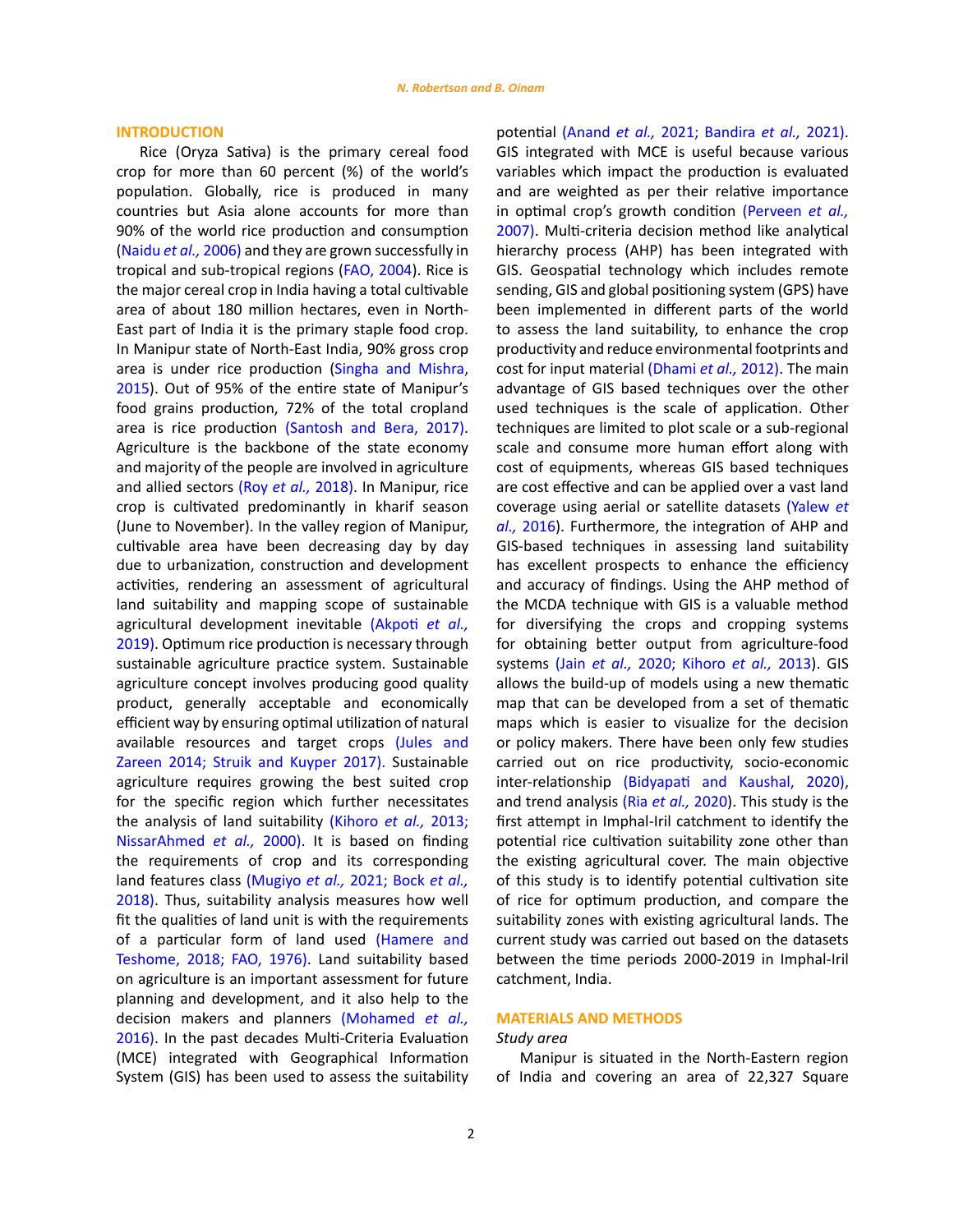kilometer (km<sup>2</sup>). It consists of 90% of hilly area and remaining 10% has the valley area. The valley has slope from north to south direction and having annual average rainfall of 1467 millimetre (mm)(DOE, [2013\)](#page-14-0). Imphal-Iril River catchment is considered as the present study area and it is located in the North-Eastern portion of the state. Geographical location of the present study area is shown in [Fig. 1.](#page-2-0) Agricultural land, vegetation, settlement, bare soil and water bodies are the different land use classes present in this catchment. In the study area the natural vegetation comprises of many diversities of plants including grasses, bamboos and numerous species of tree. Hill terrain is occupied by medium to thick tropical deciduous forest. Agriculture is the main state economy and therefore, more than 75% of the people living in this area are involved in agricultural activities and allied sectors and experiences the humid climate with seasonal water deficiency [\(Sen](#page-14-0) *et al.,* [2006\)](#page-14-0).

#### *Dataused*

Important parameters used in this suitability analysis are climate data (temperature, rainfall), soil data (texture, depth, drainage, soil pH) and topography. These parameters were carefully selected based on local expert knowledge, data availability, literatures review and researcher. Climate Data: crop growth, developments and productivity of rice is very much depending on various climatic factors. From these various factors, rainfall and temperature were selected in this suitability analysis. Rice is normally grown in tropical and sub-tropical region at a temperature between 20 °C to 40 °C with an annual average rainfall greater than 1250mm. Twenty years tropical rainfall measuring mission (TRMM) daily rainfall and moderate resolution imaging spectrometer (MODIS) (MOD11A1) surface temperature data were used in this study. The detail information regarding the data is described in Table 1.

<span id="page-2-0"></span>

Fig. 1: Geographic location of the study area in the land suitability potential zones for rice crop cultivation along with land use/land cover in the Imphal-IrilRiver catchment, Manipur, India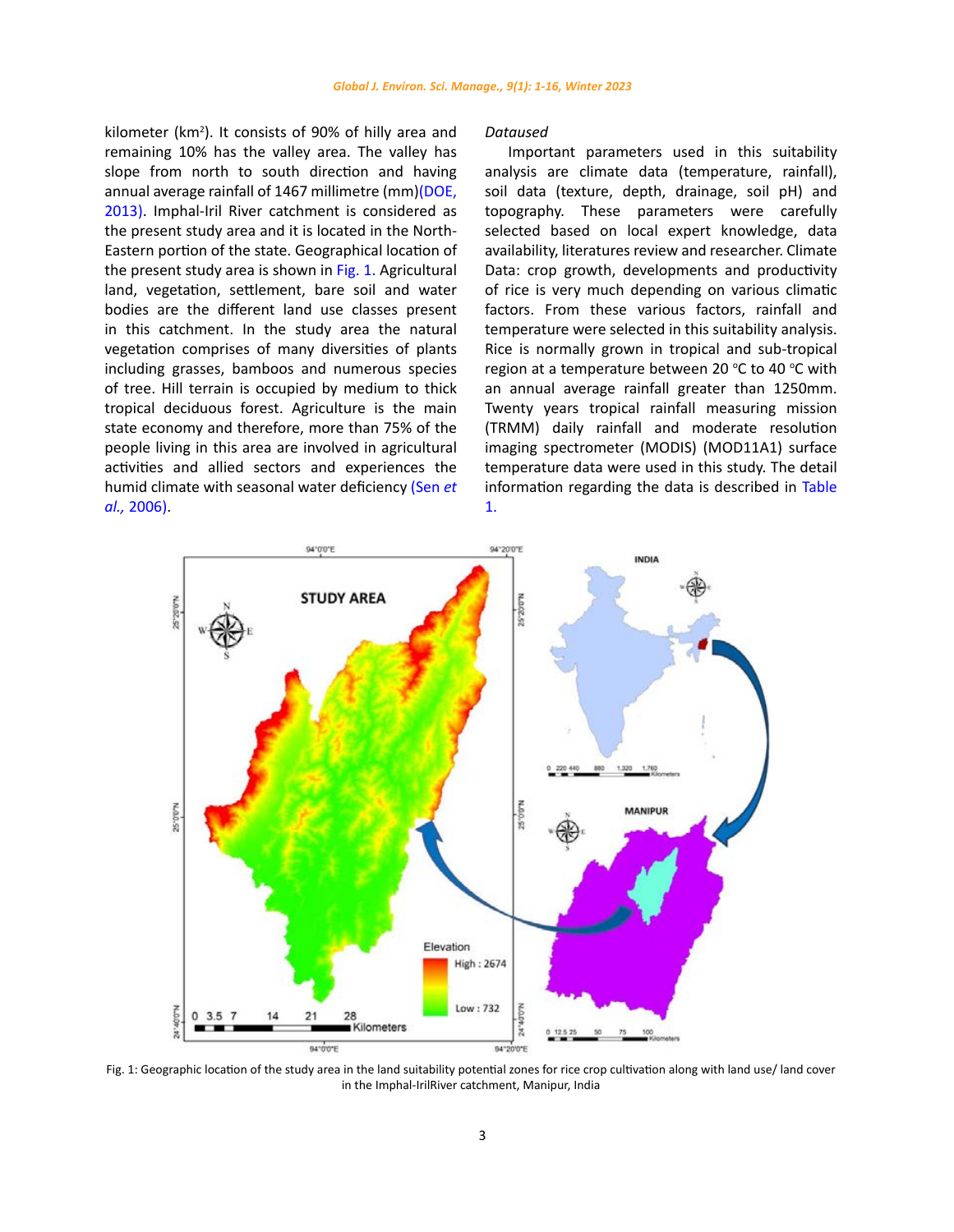## *Soil data*

Soil is one of the basic components for agriculture environment as it provides structure support and nutrient to the plant's growth. Good knowledge of chemical and physical properties of soil is required for land suitability analysis. Some important soil parameters used in this study are soil texture, soil drainage, soil depth, and soil pH. These soil information data were obtained from national bureau of soil survey and land use planning and Indian council for agricultural research (NBSS and LUP and ICAR) (Sen*et al.,* [2006\).](#page-14-0)

#### *Topography*

The important topographic element for the application for land suitability analysis is slope and it can be assisted in site and suitability analysis. Slope is generally computed from digital elevation model (DEM). The shuttle radar topography mission (SRTM) DEM having spatial resolution of 30 metre (m) was used to compute elevation using spatial analyst tools in ArcGIS 10.3. Steeper terrain is observed when the slope value is high, whereas flat surface terrain is observed when the slope value is low. The terrain having smooth surface are more suitable for rice production since water can be distributed uniformly in all directions.

## *Multispectral data*

The multispectral remote sensing images of Landsat-8 (OLI+TIRS) of the study area were collected from United States Geological Survey (USGS) Earth Explorer. Landsat-8 imagery data has a temporal resolution of 16 days having a spatial resolution of 30 m. The present LULC map of Imphal-Iril catchment was generated using the Landsat-8 imagery data in ArcGIS 10.3 with maximum likelihood classifier tool. The parameters used in this study are described in Table 1.

The requirement of rice suitability was obtained from NBSS and LUP [\(Naidu](#page-14-0) *et al.,* 2006). All the parameters are developed in raster data format to run the suitability model in ArcGIS 10.3. Raster datasets were converted into Universal Transverse Mercator (UTM) coordinate system having zone 46N and resample into a spatial resolution of 30 m. The input

Table 1: Description of input parameters

| Parameter/satellite | Description                  | Resolution       |
|---------------------|------------------------------|------------------|
| Rainfall            | 20 years (2000-2019)         | $25 \mathrm{km}$ |
| Temperature         | 20 years (2000-2019)         | 1 km             |
| soil data           | Texture, Depth, Drainage, pH | -                |
| Slope               | Year-2019                    | 30 <sub>m</sub>  |
| Multispectral data  | Year-2019                    | 30 <sub>m</sub>  |

Table 2: Suitability criteria for rice (NBSS and LUP) (Naidu *et al.,* 2006)

| Parameter     | Unit    | Highly suitable $(S1)$ | Moderately suitable(S2) | Marginally suitable(S3) | Not suitable $(N)$  |
|---------------|---------|------------------------|-------------------------|-------------------------|---------------------|
| Rainfall      | mm      | $1110 - 1250$          | $900 - 1110$            | $750 - 900$             | < 750               |
| Temperature   | Celsius | $30 - 34$              | 21-29 & 35-38           | 15-20 & 39-40           | $< 15 \& 240$       |
| Soil Texture  | Class   | C, SIC, CL, SICL, SC   | SCL, SIL, L             | SL, LS                  | S                   |
| Soil Depth    | cm      | >75                    | $51 - 75$               | $25 - 50$               | < 25                |
| Soil Drainage | Class   | Imperfectly drained    | Moderately drained      | Well drained            | Excessively drained |
| Soil pH       | 1:2.5   | $5.5 - 6.5$            | $4.5 - 5.4$             | $7.6 - 8.5$             | > 8.5               |
| Slope         | $\%$    | $0 - 2$                | $1 - 2$                 | $3 - 5$                 | > 5                 |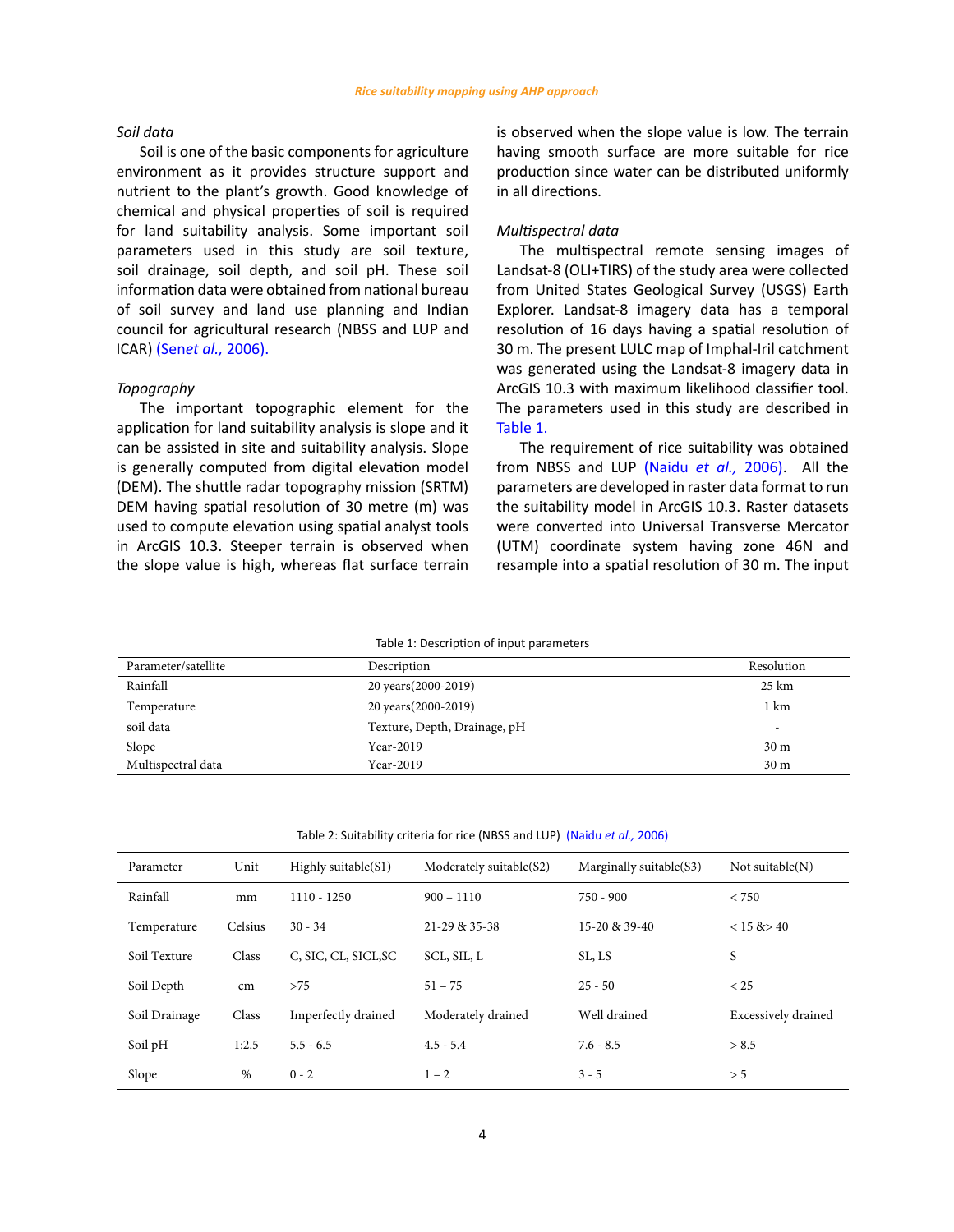<span id="page-4-0"></span>

Fig. 2: Methodological approach for rice suitability mapping

datasets were reclassified into different suitability classes based on NBSS and LUP and ICAR classification using spatial analyst tool in ArcGIS. These classified layers rating are shown in Table 2. Based on Food and Agriculture Organisation [\(FAO, 1976\)](#page-14-0) land suitability classification, suitability class for the parameters used in this study were ranked as highly suitable (S1), moderately suitable (S2), marginally suitable (S3) and not suitable (N). The overall methodological approach for rice suitability analysis is shown in [Fig. 2](#page-4-0).

## *Analytical hierarchy process and assigning criteria weight*

AHP is a multi-criteria decision making method and it is extensively used by many researchers for various studies [\(Saaty, 1980\)](#page-14-0). This method can be integrated with GIS for various suitability modelling [\(Marinoni, 2004\).](#page-14-0) In this method one of the crucial steps is to assign weight to the input data with high degree of precision. It is necessary to determine the rate or relative importance for each criterion present in the decision making problem [\(Saaty,](#page-14-0) [1980\)](#page-14-0). Pairwise comparison matrix proposed by [Saaty \(1980\)](#page-14-0) has been applied for decision making method in this study. Simultaneously, factor weights were determined through comparison of the two factors by using pairwise comparison matrix. In this comparison matrix a scale having the value range from 9 to 1/9 was applied as per scale provided by [Saaty \(1980\)](#page-14-0). A score of 9 in the rating value indicates the row factor is extremely important than the column factor. Subsequently, a score of 1/9 in the rating scale indicates the column is more important over row factor. Furthermore, a score of 1 in the rating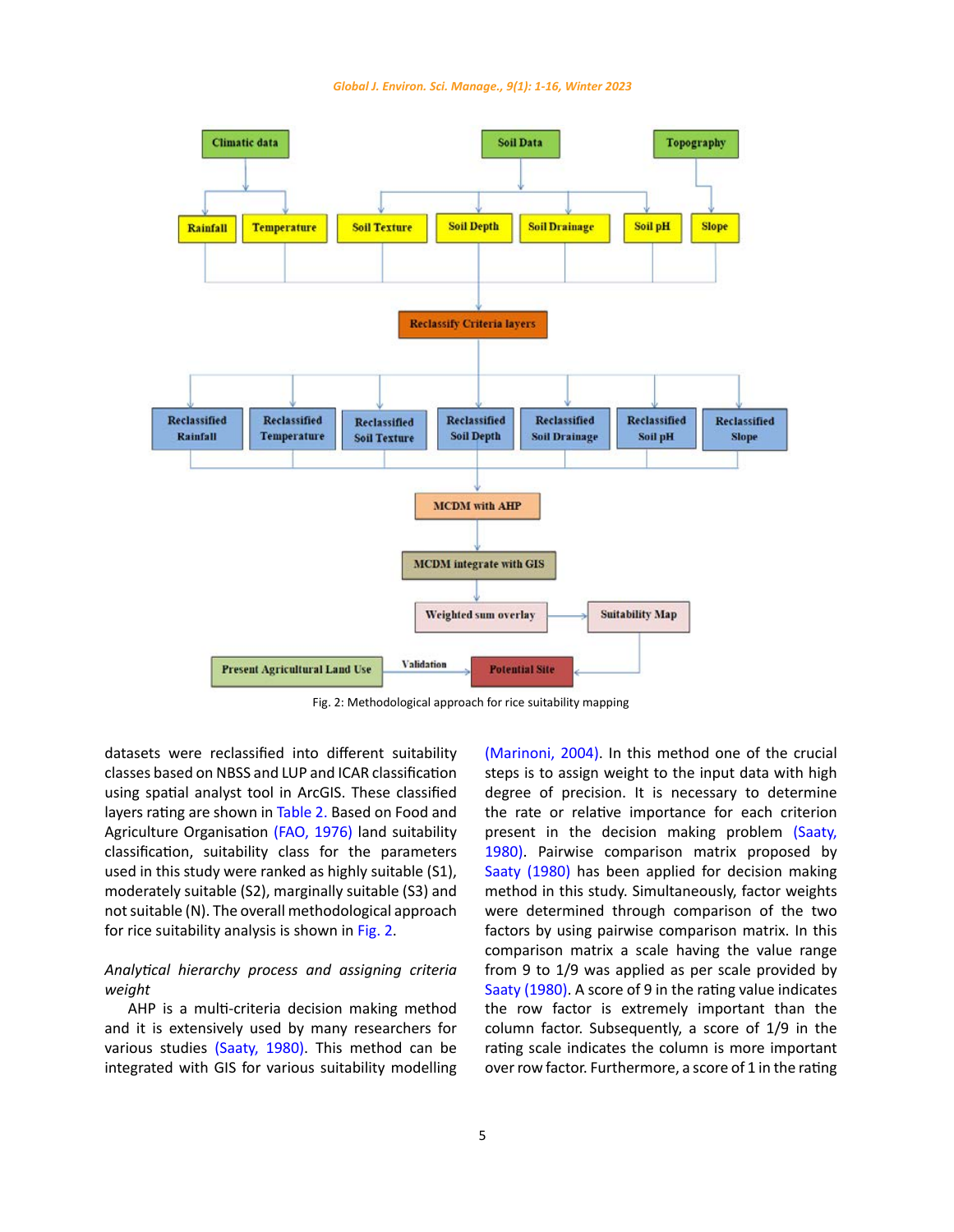#### *N. Robertson and B. Oinam*

# Table 3: Pairwise comparison matrix Table 3: Pairwise comparison matrix

| Parameter   | Temperature | Rainfall | Soil texture | Slope | Soil pH | Soil depth | Drainage |
|-------------|-------------|----------|--------------|-------|---------|------------|----------|
| Temperature |             | 1/3      | 1/5          | 1/3   |         |            |          |
| Rainfall    |             |          | 1/3          |       |         |            |          |
| SoilTexture |             |          |              |       |         |            |          |
| Slope       |             | 1/3      | 1/3          |       |         |            |          |
| Soil pH     | 1/3         | 1/7      | 1/7          | 1/7   |         |            | 1/5      |
| Soil Depth  | 1/5         | 1/5      | 1/5          | 1/7   |         |            | 1/3      |
| Drainage    | 1/3         | 1/5      | 1/5          | 1/3   |         |            |          |

Table 4: Normalized comparison matrix Table 4: Normalized comparison matrix

| Parameter    | Temperature | Rainfall | Soil texture | Slope                | Soil pH | Soil Depth | Drainage | Weight       | Ranking |
|--------------|-------------|----------|--------------|----------------------|---------|------------|----------|--------------|---------|
| Temperature  | 0.08        | 0.06     | 0.08         | 0.04                 | 0.10    | 0.19       | 0.17     | 0.10         | 4       |
| Rainfall     | 0.23        | 0.19     | 0.14         | 0.38                 | 0.23    | 0.19       | 0.29     | 0.24         |         |
| Soil Texture | 0.39        | 0.58     | 0.42         | 0.38                 | 0.23    | 0.19       | 0.29     | 0.35         |         |
| Slope        | 0.23        | 0.06     | 0.14         | 0.13                 | 0.23    | 0.26       | 0.17     | 0.17         |         |
| Soil pH      | 0.03        | 0.03     | 0.06         | 0.02                 | 0.03    | 0.04       | 0.01     | 0.03         | 7       |
| Soil Depth   | 0.02        | 0.04     | 0.08         | 0.02                 | 0.03    | 0.04       | 0.02     | 0.04         | 6       |
| Drainage     | 0.03        | 0.04     | 0.08         | 0.04                 | 0.16    | 0.11       | 0.06     | 0.07         | 5       |
| $CR = 0.06$  |             |          |              | Eigen value $= 7.48$ |         |            |          | $\Sigma = 1$ |         |

Table 5: Random index (RI) Table 5: Random index (RI)

| Order Matrix(n)   |     |      |      |      |      |      |      |      |      |
|-------------------|-----|------|------|------|------|------|------|------|------|
| Random Index (RI) | 0.0 | 0.58 | 0.90 | 0.12 | 1.24 | 1.32 | 1.41 | 1.45 | 1.49 |

value indicates its equal importance [\(Saaty, 1977\)](#page-14-0). A value of unity is assigned to diagonal elements once a criteria factor is compared with itself. Pairwise comparison matrix and normalized comparison matrix developed for this study are shown in Tables 3 [and 4](#page-8-0) respectively. In this method, only triangular half portion of matrix needs to fill since the matrix is symmetrical. The weights of individual parameters to construct the pairwise comparison matrix were allocated based on literature survey and through questionnaires with the experts of agricultural domain. Thus, the remaining elements are simply reciprocal of another half portion. For example, if the rating of rainfall with respect to temperature is 3, than rating of temperature with respect to rainfall is 1/3. In order to generate the normalized comparison matrix, the individual components of the matrix were divided with its corresponding sum of the column. Later, based on the sum of the rows of normalized comparison matrix was divided with the number of parameters to generate the weights of individual parameters. It is necessary to check the pairwise comparison matrix is consistent or not. As per the AHP model, pairwise comparison matrix should be consistent. The resultant consistency Index (CI) for the matrix is calculated using the Eq. 1 [\(Saaty 1977\).](#page-14-0)

$$
Cl = (\lambda max-n)/(n-1)
$$
 (1)

 Where, λmax is maximum the Eigen value and n is the number of criteria of the comparison matrix.

Then, the Consistency Ratio (CR) is calculated for the corresponding n value of random index (RI) using the following Eq. 2 [\(Saaty 1977\)](#page-14-0). The value of RI is obtained from [Table 5.](#page-10-0)

$$
CR = \frac{CI}{RI}
$$
 (2)

If the CR value is less than 0.1, it indicates that the comparison matrix is significant and the judgement is correct [\(Saaty 1977; Park](#page-14-0) *et al.,* 2011). For this comparison matrix, the CR value of 0.06 was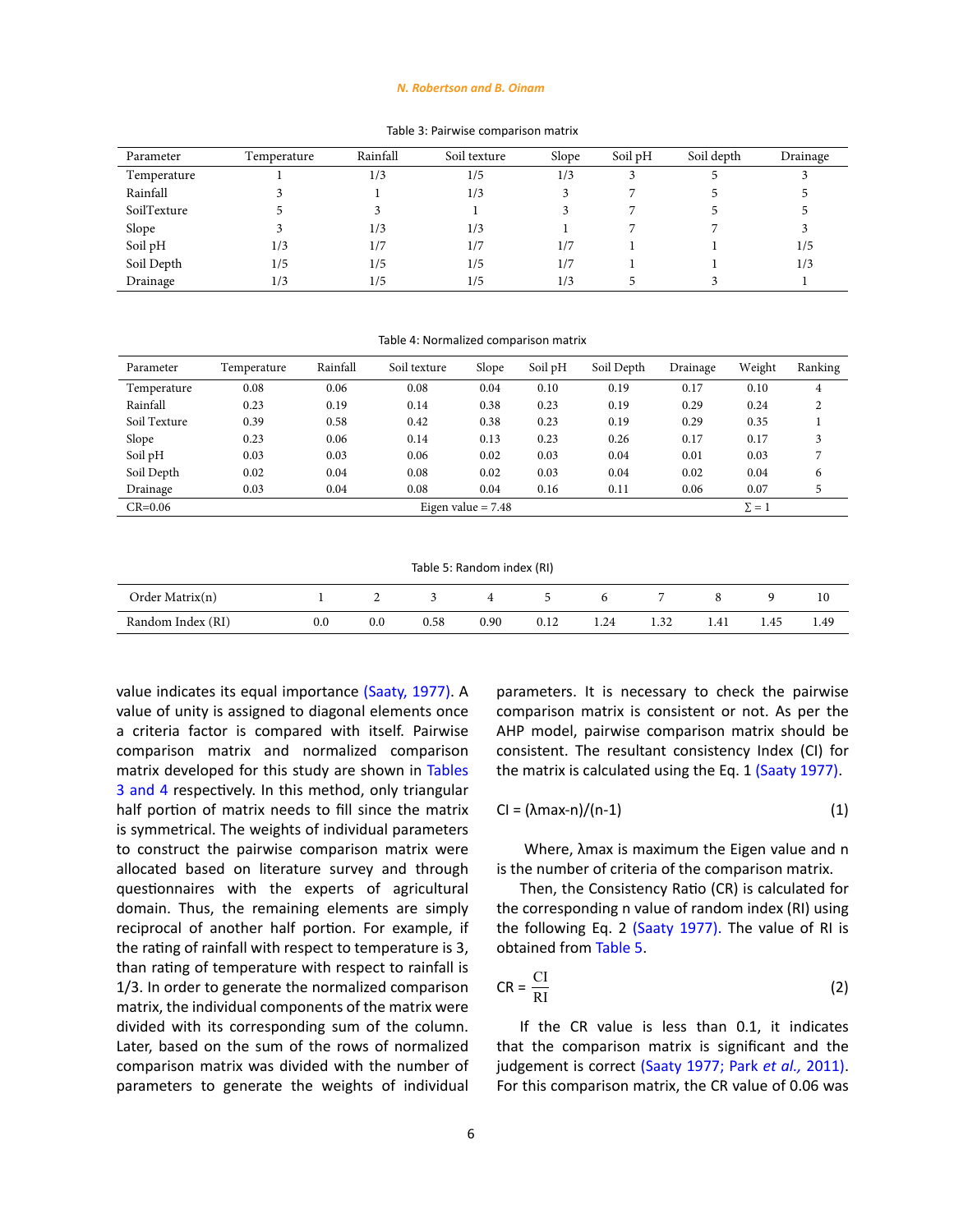

*Global J. Environ. Sci. Manage., 9(1): 1-16, Winter 2023*

<span id="page-6-0"></span>Fig. 3: Suitability level for selected parameters: temperature, rainfall, soil texture,slope,pH, soil depth, soil drainage and land use land cover (LULC)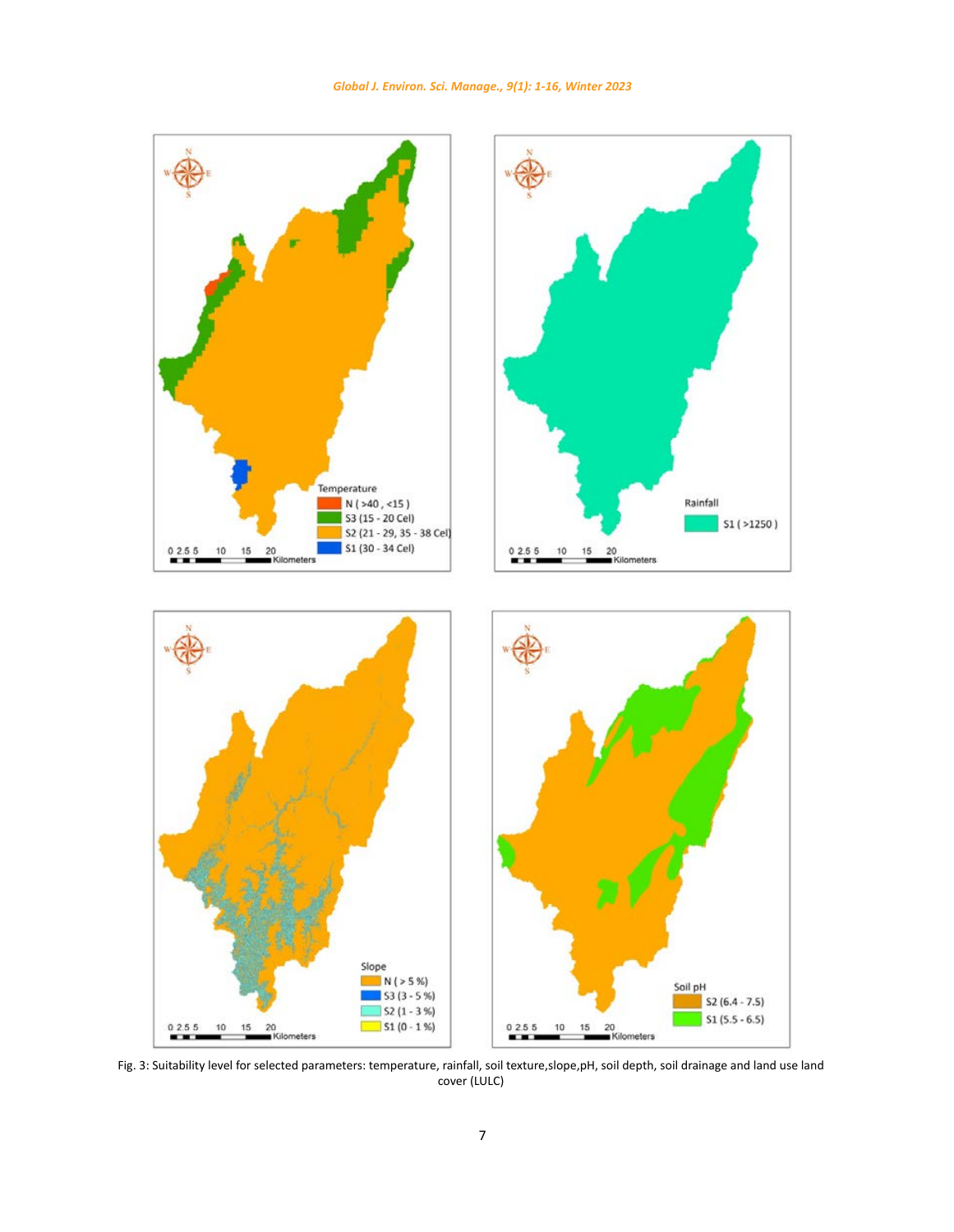## *Rice suitability mapping using AHP approach*



Continued Fig. 3: Suitability level for selected parameters: temperature, rainfall, soil texture,slope,pH, soil depth, soil drainage and land use land cover (LULC)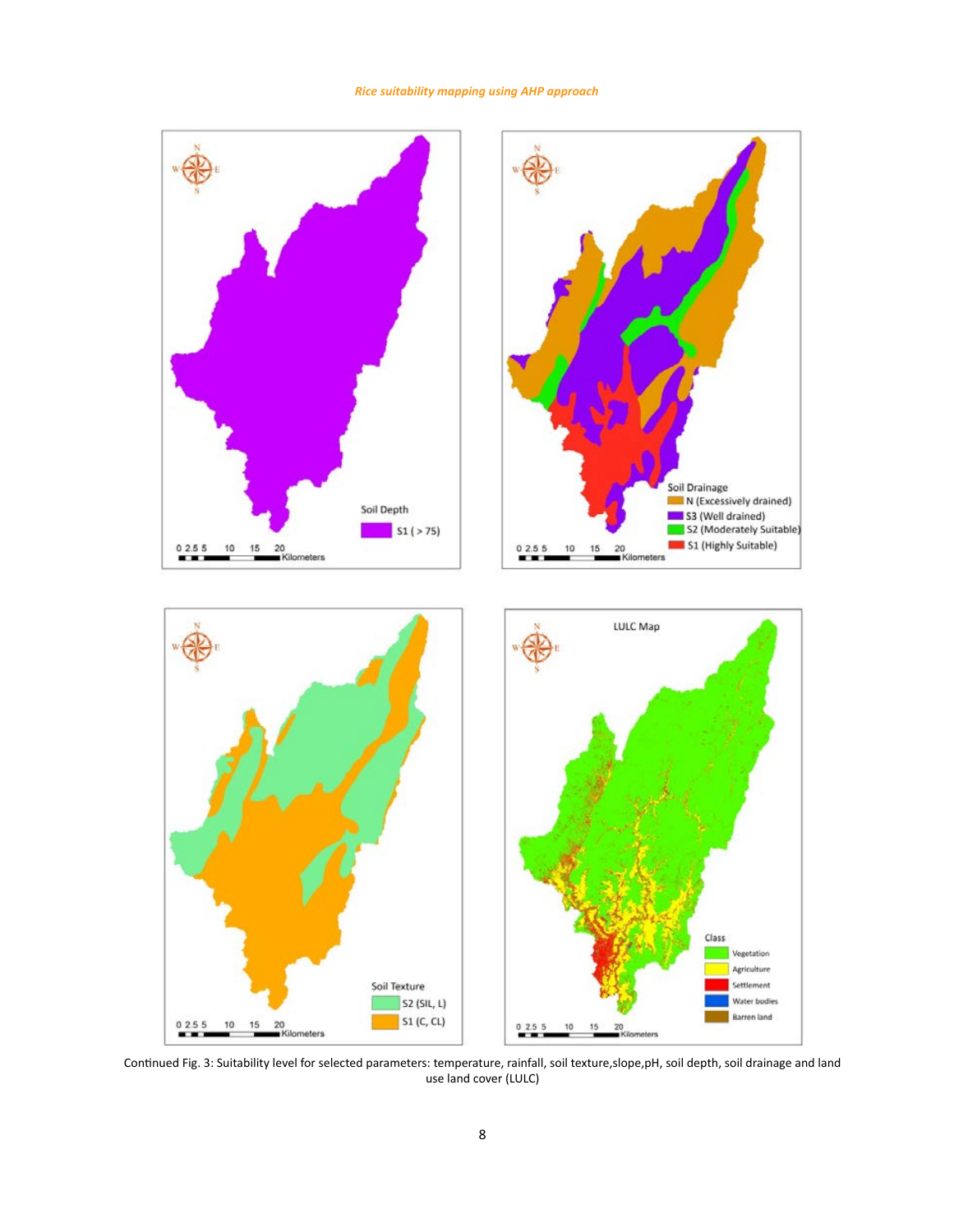## *Global J. Environ. Sci. Manage., 9(1): 1-16, Winter 2023*

| Parameters    | Range               | Rating         | Weight |
|---------------|---------------------|----------------|--------|
|               | $>1100$ mm          | 4              |        |
| Rainfall      | 900-1100 mm         | 3              | 0.24   |
|               | 750-900 mm          | $\overline{2}$ |        |
|               | $<$ 750 mm          | 1              |        |
|               | >29 °C              | $\overline{4}$ | 0.10   |
|               | $21-29$ °C          | 3              |        |
| Temperature   | $15-21$ °C          | $\overline{c}$ |        |
|               | $<15\text{ °C}$     | 1              |        |
| Soil Texture  | Clayey, clay loam   | 4              | 0.35   |
|               | Silty loam, loam    | 3              |        |
| Soil Depth    | $>75$ cm            | 4              | 0.04   |
|               | Imperfectly drained | $\overline{4}$ | 0.07   |
|               | Moderately drained  | 3              |        |
| Soil drainage | Well drained        | $\overline{2}$ |        |
|               | Excessively drained | 1              |        |
|               | $5.5 - 6.5$         | $\overline{4}$ | 0.03   |
| Soil pH       | $4.5 - 5.4$         | 3              |        |
|               | $0-1%$              | 4              | 0.17   |
|               | $1-3%$              |                |        |
| Slope         | $3 - 5\%$           | $\overline{2}$ |        |
|               | $>5\%$              | 1              |        |

Table 6: Parameters with its assigned rates and their corresponding weights Table 6: Parameters with its assigned rates and their corresponding weights



<span id="page-8-0"></span>Fig. 4: Suitability map for rice crop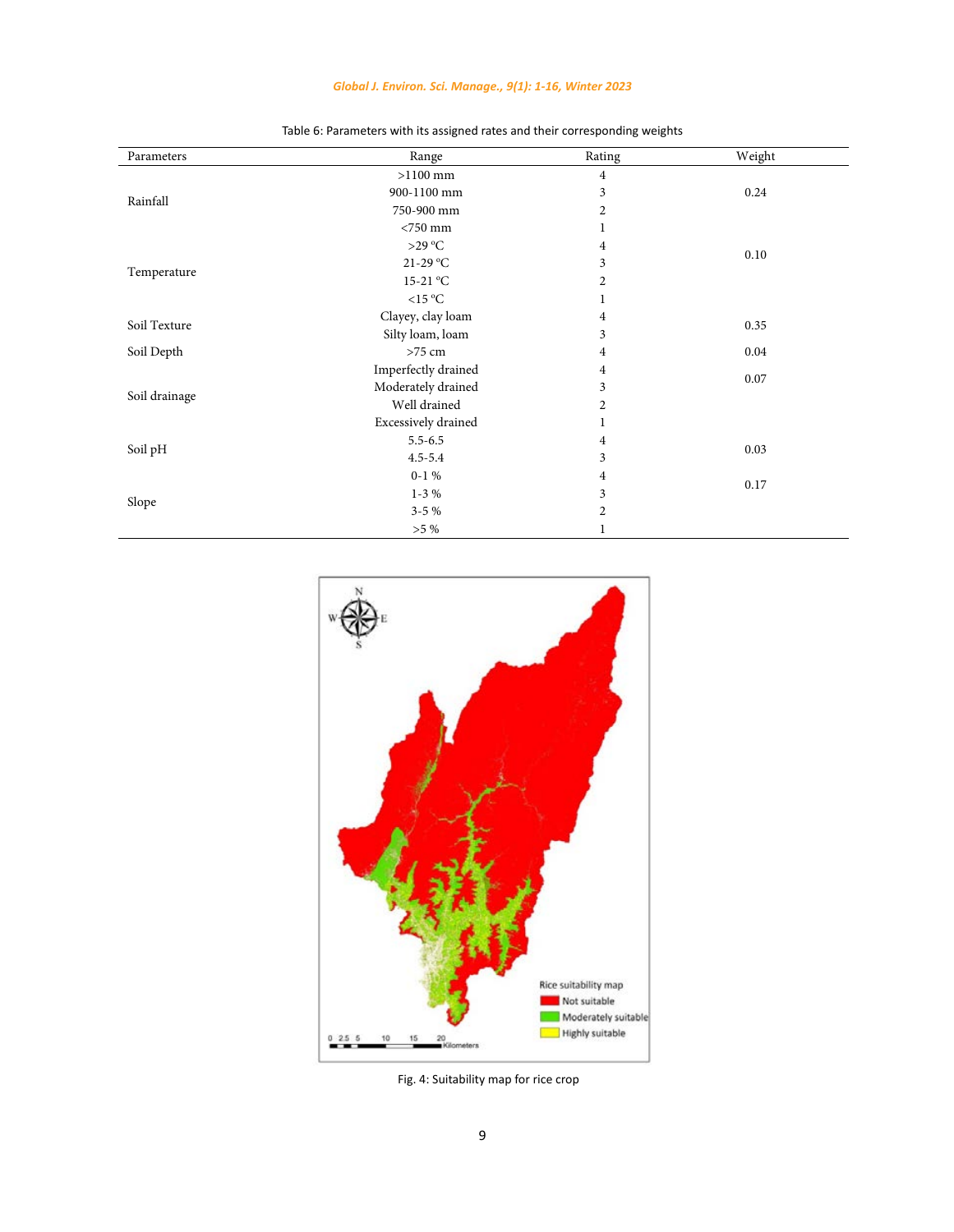obtained. The result shows that the comparisons of these parameters are consistent and matrix is highly significant.

In this suitability analysis the input parameters were standardized to a scale from 1 to 4 since parameters were collected from different sources [\(Ahmad](#page-14-0) *et al.,* 2021). Thus, all criteria were classified into 4 classes that ranges from a score of 1 to 4 based on its different land suitability class. The highest suitability is indicated by the score value 4 and the least suitability is indicated by the score value of 1. The map of suitability levels for seven parameters use in this study are shown in [Fig. 3.](#page-6-0)

Weighted sum overlay technique has been applied to compute rice suitability mapping through spatial analyst tools in ArcGIS 10.3. It is a technique to create an integrated analysis by applying a common scale of value for different input data (Kuria *et al.,* [2011\)](#page-14-0). Different raster layers with their corresponding criteria weights were assigned as per to AHP procedure. The rating and assigned weight of each parameter is shown in Table 6. Then the selected land suitability criteria weights are multiplied by assigned rating score of suitability class (Raster layers). The final suitability map was computed by adding the resulting the cell values as shown in [Fig. 4](#page-8-0) and the resulting suitability map was classified as highly suitable, moderately suitable, marginally suitable and not suitable. Thus, we obtained the spatial distribution for different suitability classes for rice cultivation in the catchment.

## **RESULTS AND DISCUSSION**

## *Suitability assessment of rice in the catchment*

The land suitability analysis for rice production was carried out for the whole Imphal-Iril subcatchment which includes both valley and hilly terrain region. Later, the land suitability for rice was extracted particularly for the valley and foot hills region of the catchment with gentle slope as the hilly regions especially in the mid and upper reaches is covered mostly by evergreen and deciduous forest. The rice suitability map identified by weighted overlay method embedded in tool box of ArcGIS is shown in [Fig. 4.](#page-8-0) From the rice suitability map in Imphal-Iril sub-catchment it can be observed that, highly suitable class covers an area of about 60  $km<sup>2</sup>$ which is characterized by slope value range of 0 - 1%, soil pH value of  $5.5 - 6.5$ , soil depth of greater

than 75 centimetre (cm), soil texture class-clay, siltyclay, clay-loam, sandy-clay, annual average rainfall ranges between 1110-1250 mm, soil drainageimperfectly drained and temperature between 30- 34  $\degree$ C. From the analysis it was observed that the highly suitable zones are mostly located in the flatter valley regions of the current existing agricultural land of the catchment. Moderately suitable area for rice production was spread over an area of 211.6  $km^2$ . This class were characterised by slope value range of 1- 3%, pH level between 6.4-7.5 and 4.5-5.4, soil drainage -moderately well drained, soil texturesandy clay loam, silt loam and loam, temperature between 35  $\degree$ C – 38  $\degree$ C and rainfall in between 900 and 1110 mm. From the land suitability map it can be observed that the moderately suitable zones were mainly concentrated in the valley and the foot hill regions of the catchment with the milder sloping topography. From the model output result it was found that marginally suitable and not suitable class were found only in the higher hilly reaches. Large considerable amount of area was found under not suitable and marginally suitable class as compared to other suitability classes. It is because due to the presence of large hilly regions, natural wildlife habitat area and protected reserved forest area. Primarily, hilly regions having high slope profile are not suitable for agricultural activities particularly for rice crop and secondarily, those regions are covered with dense evergreen and deciduous forest which cannot be slashed due to this, not suitable and marginally suitable class were merged together. The results indicate that highly and moderately suitable zones are significantly located in the lower flatter regions of the catchment. To further extract the potential suitability region and existing agricultural region the study was carried focusing particularly the flatter valley region of the sub-catchment.

# *Potential area for rice cultivation in the valley region of the catchment*

The land suitable for the rice cultivation was extracted from the valley region of the catchment using Structured Query Language (SQL). In the valley region of the catchment only two suitability class were observed, that is, highly suitable class and moderately suitable class. From the suitability result at the valley level it was observed that the area coverage under highly and moderately suitable class was found to be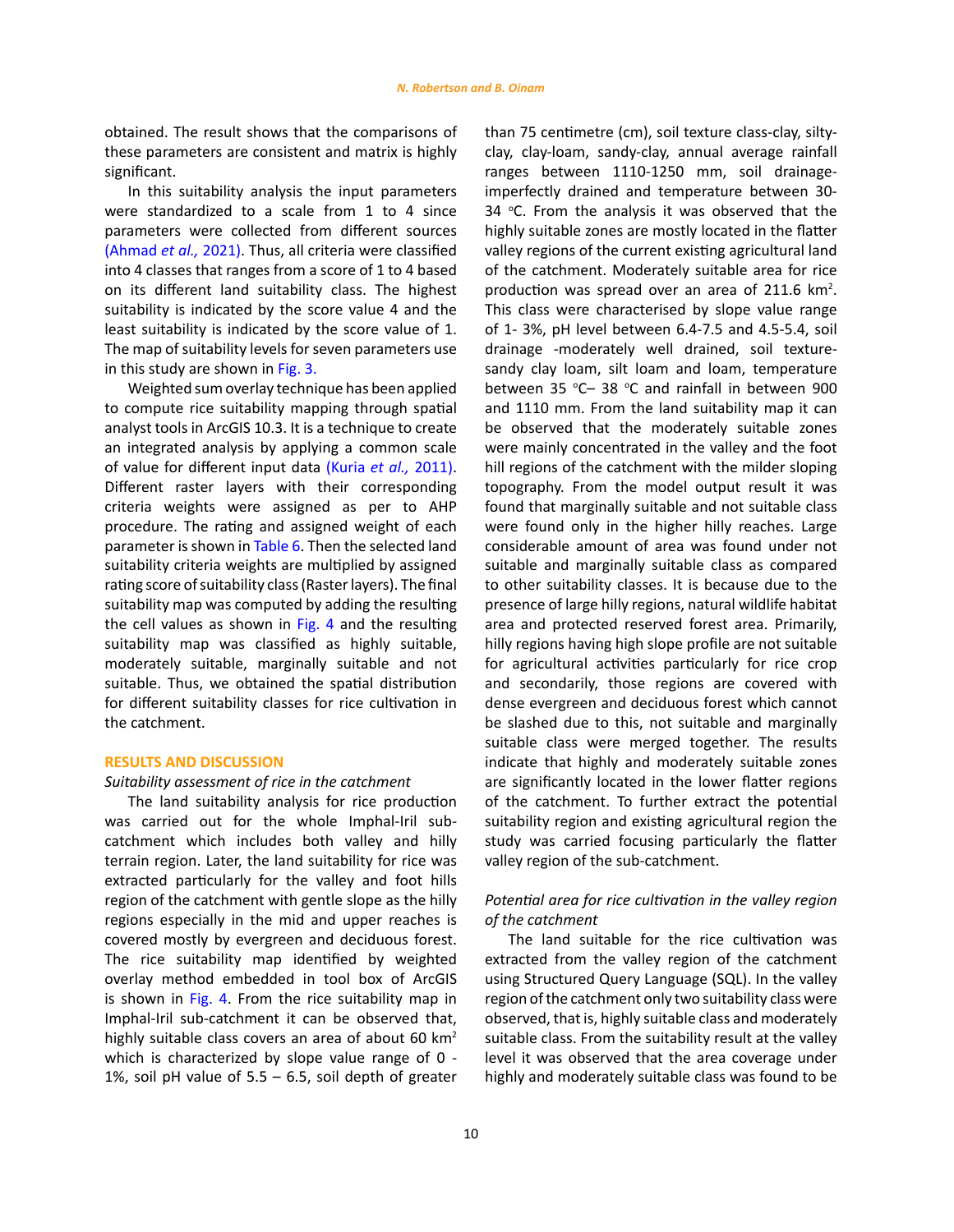

Fig. 5: Potential area for rice cultivation along with the field photographs

 $60.01$  km<sup>2</sup> and 211.63 km<sup>2</sup>. Highly suitable zones were mainly concentrated in the central part of the valley with milder slope, whereas the moderately suitable zones were mainly concentrated near the foot hills with mild/gentle slope. Out of the total area of 271.64 km<sup>2</sup> covered under moderate and highly suitable class, it was observed that the 192.49  $km^2$  of the area is already under existing agriculture cover. The existing LULC of the catchment covering agriculture class is shown in the [Fig. 3](#page-6-0). It can be clearly noted that the 79.15  $km<sup>2</sup>$  of the area still has the potential for rice to be cultivated in such zones in the valley. Interestingly it can be noted that the zones with higher suitability is already covered with the existing agriculture cover, whereas the area near the foothills which falls under

<span id="page-10-0"></span>moderately suitable class still has the potential to be cultivated since it is not covered under existing agriculture cover. The area under existing agriculture cover and the areas which still have the potential to be cultivated is shown in [Fig. 5.](#page-10-0) There were some major stretches of the land were identified as: 1) near to Kanglatombi, Keithelmanbi, and Kangpokpi and 2) Chanam Sandrok, Langdum. In order to field validate the model result a field survey was carriedout in the Kanglatombi, Keithelmanbi region using handheld Global Positioning System (GPS). From the field survey it was observed that the few stretches of land are being cultivated but the majority portion of the land is still not under the agriculture cover which still has the potential to be cultivated as indicated by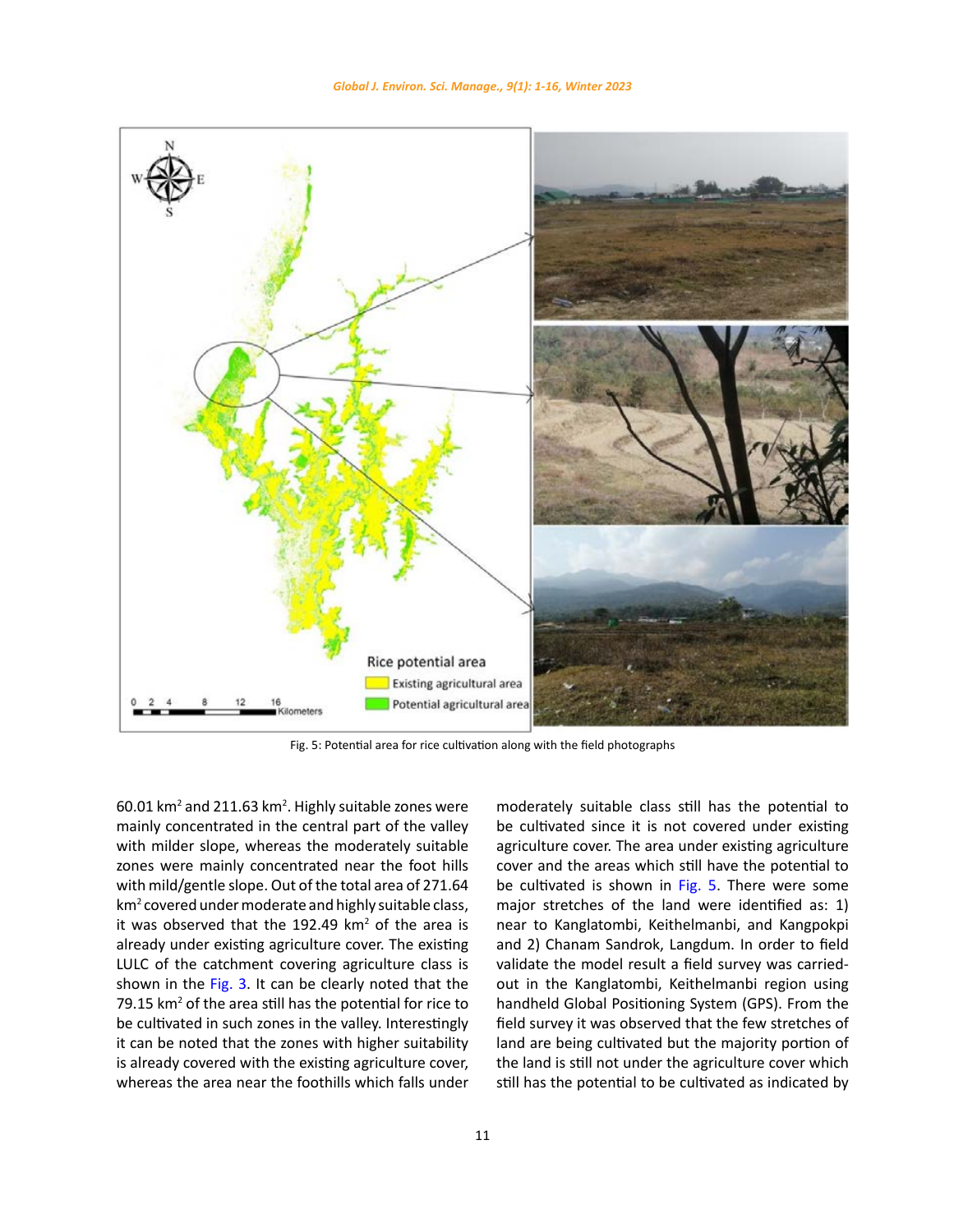*N. Robertson and B. Oinam*

<span id="page-11-0"></span>

Fig. 6: Cropping intensity of each district lying under Imphal-Iril River catchment (DOA, 2022)

the model result. The potential area which can be cultivated along with the field photographs indicating the small patches of land which is being cultivated and majority of those still left barren is shown in [Fig. 5.](#page-10-0) In this study, the criteria for evaluation were opted by considering the crop requirements based on the local conditions. Factors were selected according to the share knowledge of local experts in agronomist and available relevant literature review. The result of this study provides vital information on the importance of parameters relatively and could be beneficial for the future reference on rice and other crops. This study will further serves as general spatial guideline to the local farmers of the region for their strategy of land use management and crop.

The cropping intensity data was obtained from Directorate of Agriculture (DOA), Govt. Of Manipur at district level for four district namely Senapati, Ukhrul, Imphal West, and Imphal East which intersects the Imphal-Iril River catchment. The trend of cropping intensity between the time periods 2016-2020 is shown in [Fig. 6](#page-11-0). Since the Senapati and Ukhrul district are under restricted forest belt, the model result was validated by using the datasets of Imphal East and Imphal West districts which covers nearly 95% of the area under rice cultivation in the catchment. The result was validated based on agriculture coverage intensity expressed in terms of percentage. The agriculture area intersected by

share knowledge of local experts in agronomist and The computed agricultural coverage intensity was<br> s compared with the agriculture coverage intensity Imphal East and Imphal West district under Imphal-Iril River catchment was taken into consideration. The agriculture coverage intensity was computed based on the ratio of total geographical area and the gross cultivable area. The agriculture coverage intensity of Imphal East and Imphal West was computed based on the data obtained from DOA at district level. simulated by the model under the intersecting zone of Imphal East and Imphal West district. Agriculture area intercepted by Imphal East and Imphal West district under Imphal-Iril River catchment is shown in [Fig. 7](#page-12-0). The agriculture coverage intensity computed from the field based data obtained from DOA were found to be 71.91% and 84.83% for Imphal East and Imphal West district whereas, the agriculture coverage intensity computed from simuated result of the model for Imphal East and Imphal West under the intersecting zone of Imphal-Iril River catchment were found to be 79.97% and 78.31%, respectively.

#### **CONCLUSIONS**

The rice suitability analysis carried out in this research study clearly indicates the capability of AHP in predicting the suitable zones of rice cultivation when integrated with GIS. The model performance was found to be satisfactory when validation with field based data with model uncertainty lying within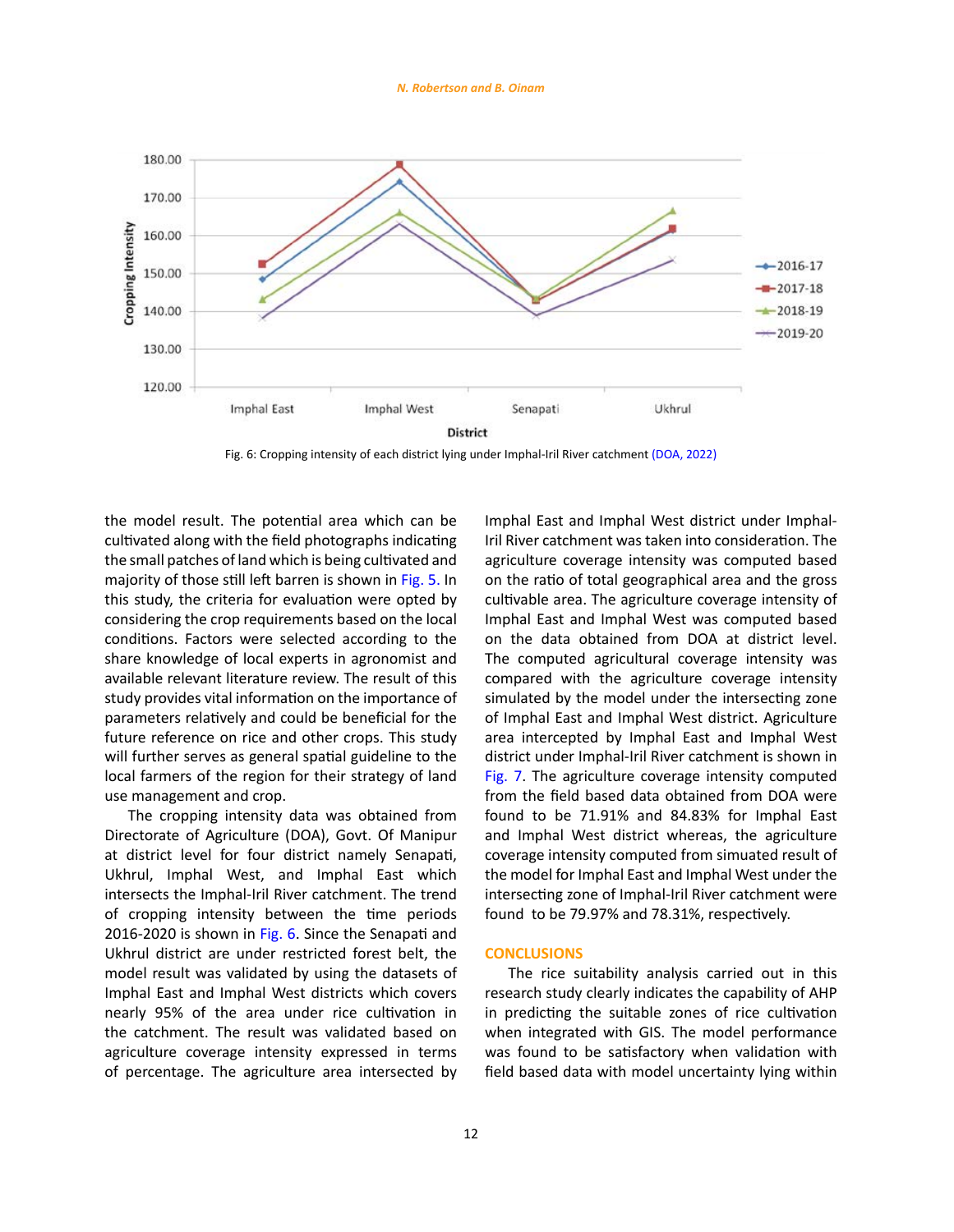<span id="page-12-0"></span>

Fig. 7: Agriculture area intercepted by Imphal East and Imphal West district under Imphal-Iril River catchment

10% limit when agriculture coverage intensity of field was compared with the simulated result of Imphal East and Imphal West intersecting within the catchment boundary. The results of this study demonstrate the potential use of Geographical Information System and spatial analyst tools using AHP in identification of potential zones for rice cultivation. It could aid in developing a guide map and suitable database for policy makers which will help in achieving high production of rice in the region. AHP integrated with GIS enables the user to induces the expert based knowledge while carrying out the suitability modelling whereas, the integration with GIS provides the interface to indentifies the zones or its spatial variability since the datas are geotagged. As per the model result of Imphal-Iril River catchment, high and moderate suitability zones were located in the valley region whereas, the marginally suitable to not suitable zones were located in the hilly region. Though the model performance indicates there are .0% limit when agriculture coverage intensity of fewpatches of land were in moderately suitable zone,

but practically they cannot be cultivated because of dense deciduous forest cover. In particular, this study clearly indicates the potential zones lying in the foothills which are still not under the agriculture cover.  $271.64 \text{ km}^2$  in the valley lies under moderate and highly suitable class of which 70.86% is under agriculture cover, whereas 29.14% of the area lying under moderate suitability class still has the potential to be cultivated. The major section of such potential region can be found in the north-western part of the valley as per the model result. For the purpose of crop management diversification, this study clearly presents the spatial distribution of rice drawn by digitized datasets along with the evaluation of topographic, climatic and soil parameters. The results of this study can provide vital information to the local farmers to select their pattern of cropping. This study results is based on the past climate datasets, and there is a future potential of study which can be done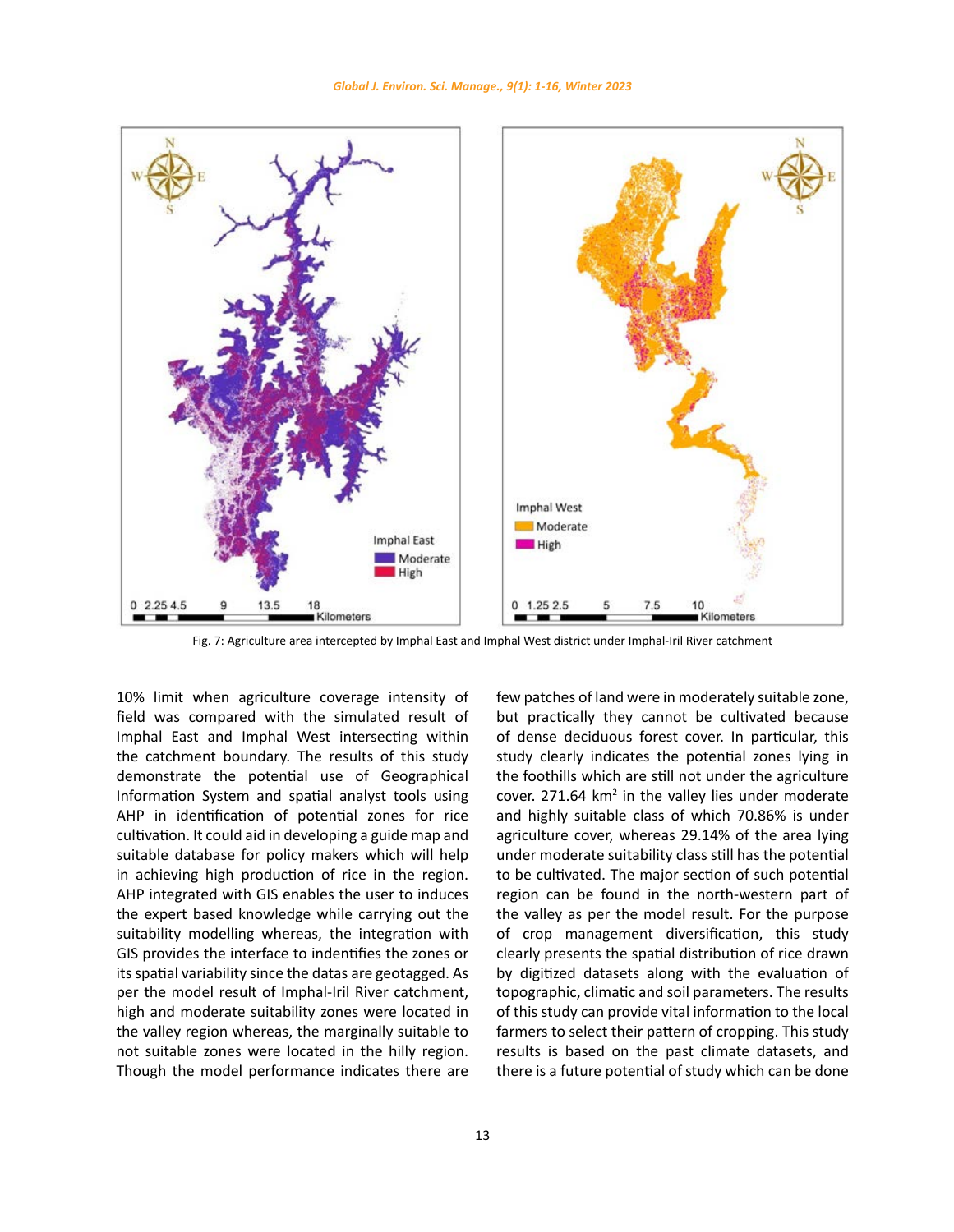using future projected General Circulation Model (GCM) datasets to provide the suitability potential of rice in the Imphal-Iril River catchment for the future. As this study is based on soil, topographic and climate parameters, this study paves a way for further study which can be done by incorporating socio-economic factors and irrigation facilities available at regional level which drives the sustainable use of land resources.

## **AUTHOR CONTRIBUTIONS**

N. Robertson performed the literature review, framework of this study, data analysis and interpretation; prepare the manuscript text and manuscript edition. B. Oinam performed the literature review, model configuration and critical revision of manuscript and supervision.

# **ACKNOWLEDGMENTS**

Authors are grateful acknowledge to NBSS and LUP, United States Geological Survey (USGS) and TRMM for providing all the valuable datasets used in this study. The authors are also highly grateful to National Institute Technology Manipur for their kind help and encouragement.

#### **CONFLICT OF INTEREST**

The authors declare no potential conflict of interest regarding the publication of this work. In addition, the ethical issues including plagiarism, informed consent, misconduct, data fabrication and, or falsification, double publication and, or submission, and redundancy have been completely witnessed by the authors.

## **OPEN ACCESS**

©2023 The author(s). This article is licensed under a Creative Commons Attribution 4.0 International License, which permits use, sharing, adaptation, distribution and reproduction in any medium or format, as long as you give appropriate credit to the original author(s) and the source, provide a link to the Creative Commons license, and indicate if changes were made. The images or other third-party material in this article are included in the article's Creative Commons license, unless indicated otherwise in a credit line to the material. If material is not included in the article's Creative Commons license and your intended use is not permitted by statutory regulation or exceeds the permitted use, you will need to obtain permission directly from the copyright holder. To view a copy of this license, visit:

<http://creativecommons.org/licenses/by/4.0/>

## **PUBLISHER'S NOTE**

GJESM Publisher remains neutral with regard to jurisdictional claims in published maps and institutional affiliations.

## **ABBREVIATIONS**

| %                      | Percentage                                                                                 |
|------------------------|--------------------------------------------------------------------------------------------|
| AHP<br>°C              | Analytical hierarchy process<br>Degree Celsius                                             |
| С                      | Clav                                                                                       |
| СI                     | Consistency index                                                                          |
| СL<br>сm               | Clay loam<br>centimetre                                                                    |
| СR                     | Consistency ratio                                                                          |
| DEM<br><b>DOA</b>      | Digital elevation model<br>Directorate of Agriculture                                      |
| Еq<br><b>FAO</b>       | Equation<br>Food and Agriculture Organization                                              |
| GCM                    | General circulation model                                                                  |
| GIS<br>GoM<br>GPS      | Geographical information system<br>Government of Manipur<br>Global positioning system      |
| ICAR                   | Indian council for agricultural research                                                   |
| Km <sup>2</sup>        | Square kilometre                                                                           |
| L                      | Loam                                                                                       |
| LS                     | Loamy sand                                                                                 |
| LULC                   | Land use land cover                                                                        |
| MCE                    | Multi criteria Evaluation                                                                  |
| mт                     | Millimetre                                                                                 |
| <b>MODIS</b>           | Moderate resolution imaging spectrometer                                                   |
| n                      | Number of criteria in pairwise comparison<br>matrix                                        |
| Ν                      | Not suitable                                                                               |
| NBSS and<br>LUP<br>OLI | National Bureau of Soil Survey and Land<br><b>Used Planning</b><br>Operational land imager |
| RI                     | Random index                                                                               |
| S                      | Sandy                                                                                      |
| SIL                    | Silt Ioam                                                                                  |
| SL                     | Sandy loam                                                                                 |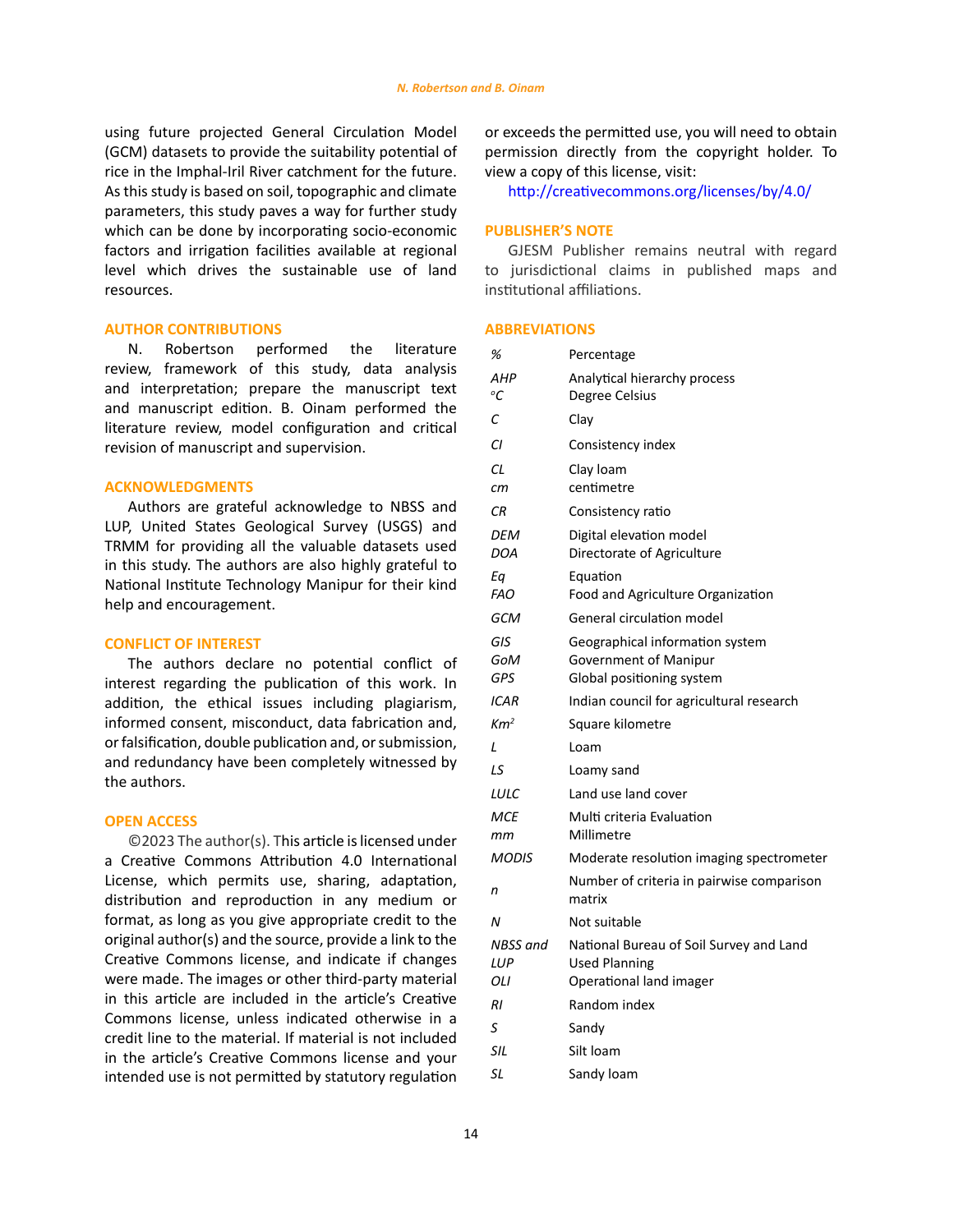<span id="page-14-0"></span>

| S1                         | Highly suitable                                                      |
|----------------------------|----------------------------------------------------------------------|
| S2                         | Moderately suitable                                                  |
| S3                         | Marginally suitable                                                  |
| SCL                        | Sandy clay loam                                                      |
| <b>SIC</b>                 | Silt clay                                                            |
| SOL                        | Structured query language                                            |
| <b>SRTM</b><br><b>TIRS</b> | Shuttle radar topography mission<br><b>Thermal Infra-Red Scanner</b> |
| <b>TRMM</b>                | Tropical rainfall measuring mission                                  |
| UTM<br>USGS                | Universal transverse Mercator<br>United States Geological Survey     |

#### **REFERENCES**

- [Ahmad, A.H.; Kenichi, S.; Bayan, A.; Yasuhiro, T., \(2021\). Analysis](https://www.tandfonline.com/doi/epub/10.1080/10095020.2021.2004079?needAccess=true)  [of the land suitability for paddy fields in Tanzania using a GIS](https://www.tandfonline.com/doi/epub/10.1080/10095020.2021.2004079?needAccess=true)[based analytical hierarchy process, Geo-Spatial Inf. Sci., Ahead](https://www.tandfonline.com/doi/epub/10.1080/10095020.2021.2004079?needAccess=true)[of-Print, 1-17](https://www.tandfonline.com/doi/epub/10.1080/10095020.2021.2004079?needAccess=true) **(17 pages).**
- [Akpoti, K.; Kabo-bah, A.T.; Zwart, S.J., \(2019\). Agricultural Land Suit](https://ideas.repec.org/a/eee/agisys/v173y2019icp172-208.html)[ability Analysis: State-of-the-art and outlooks for integration of](https://ideas.repec.org/a/eee/agisys/v173y2019icp172-208.html)  [climate change analysis. Agric. Syst., 173: 172–208](https://ideas.repec.org/a/eee/agisys/v173y2019icp172-208.html) **(37 pages).**
- [Anand, V.; Oinam, B.; Singh, I.H., \(2021\). Predicting the current](https://pubmed.ncbi.nlm.nih.gov/33638015/)  [and future potential spatial distribution of endangered](https://pubmed.ncbi.nlm.nih.gov/33638015/) *Rucervus eldii eldii* [\(Sangai\) using Max Ent model.](https://pubmed.ncbi.nlm.nih.gov/33638015/) Environ. Monit. Assess., 193(3): 147 **[\(17 pages\).](https://pubmed.ncbi.nlm.nih.gov/33638015/)**
- [Bandira, P.N.A.; Mahamud, M.A.; Samat, N.; Tan, M.L.; Chan, N.W.,](https://www.mdpi.com/2073-445X/10/11/1174)  [\(2021\). GIS-based multi-criteria evaluation for potential inland](https://www.mdpi.com/2073-445X/10/11/1174)  [aquaculture site selection in the George town conurbation, Ma](https://www.mdpi.com/2073-445X/10/11/1174)laysia. [Land., 10\(11\):1174](https://www.mdpi.com/2073-445X/10/11/1174) **(18 pages)**.
- [Bidyapati, T.; Kaushal, K.J., \(2020\). Sustainable rice production in](https://www.researchgate.net/publication/346651165_Sustainable_rice_production_in_Manipur_Analysis_of_constraints_faced_by_farmers)  [Manipur: Analysis of constraints faced by farmers. J. Pharma.](https://www.researchgate.net/publication/346651165_Sustainable_rice_production_in_Manipur_Analysis_of_constraints_faced_by_farmers)  [Phytochem., SP6: 57-63](https://www.researchgate.net/publication/346651165_Sustainable_rice_production_in_Manipur_Analysis_of_constraints_faced_by_farmers) **(7 pages).**
- [Bock, M.; Gasser, P.Y.; Pettapiece, W.W.; Brierley, A.J.; Bootsma, A.;](https://www.frontiersin.org/articles/10.3389/fenvs.2018.00077/full)  [Schut, P.; Neilsen, D.; Smith, C.A.S., \(2018\). The Land suitability](https://www.frontiersin.org/articles/10.3389/fenvs.2018.00077/full)  [rating system is a spatial planning tool to assess crop suitability](https://www.frontiersin.org/articles/10.3389/fenvs.2018.00077/full)  in Canada. [Front. Environ. Sci., 6:77](https://www.frontiersin.org/articles/10.3389/fenvs.2018.00077/full) **(16 pages)**.
- [Dhami, J.; Roy, S.; Nain, A.S.; Panwar, R., \(2012\). Suitability analysis](https://www.researchgate.net/publication/269844769_Suitability_analysis_of_apple_and_pear_using_remote_sensing_and_GIS_in_Uttarakhand)  [of apple and pear using remote sensing and GIS in Uttarakhand.](https://www.researchgate.net/publication/269844769_Suitability_analysis_of_apple_and_pear_using_remote_sensing_and_GIS_in_Uttarakhand)  [J. Agrometeorol., 14: 464–474](https://www.researchgate.net/publication/269844769_Suitability_analysis_of_apple_and_pear_using_remote_sensing_and_GIS_in_Uttarakhand) **(11 pages)**.
- [DOA, \(2022\). Directorate of agriculture, Government of Manipur,](http://www.agrimanipur.gov.in/district-wise-area-production/)  [Manipur, India.](http://www.agrimanipur.gov.in/district-wise-area-production/)
- [DOE, \(2013\). Directorate of environment, Government of Manipur,](http://environmentmanipur.gov.in/)  [Manipur, India.](http://environmentmanipur.gov.in/)
- [FAO, \(2004\). Production year book. Rome. NRRDSE- rice report of](https://www.fao.org/3/a-i3620e.pdf)  [Ethiopia. Vol. 50](https://www.fao.org/3/a-i3620e.pdf) **(187 pages)**.
- [FAO, \(1976\). A framework for land evaluation. Soil bull. 32, FAO,](https://www.fao.org/3/x5310e/x5310e00.htm)  Rome **[\(94 pages\)](https://www.fao.org/3/x5310e/x5310e00.htm)**.
- [Hamere, Y.; Teshome, S., \(2018\). Land suitability assessment for](https://www.tandfonline.com/doi/full/10.1080/23311932.2018.1470481)  [major crops by using GIS-based multi-criteria approach in An](https://www.tandfonline.com/doi/full/10.1080/23311932.2018.1470481)[dittid watershed, Ethiopia. Cogent Food Agric., 4:1](https://www.tandfonline.com/doi/full/10.1080/23311932.2018.1470481) **(29 pages).**
- [Jain, R.; Chand, P.; Rao, S.C.; Agarwal, P., \(2020\). Crop and soil suit](https://indianjournals.com/ijor.aspx?target=ijor:jswc&volume=19&issue=3&article=006)[ability analysis using multi-criteria decision making in drought](https://indianjournals.com/ijor.aspx?target=ijor:jswc&volume=19&issue=3&article=006)[prone semi-arid tropics in India. J. Soil Water Conserv., 19:](https://indianjournals.com/ijor.aspx?target=ijor:jswc&volume=19&issue=3&article=006)  271–283 **[\(13 pages\).](https://indianjournals.com/ijor.aspx?target=ijor:jswc&volume=19&issue=3&article=006)**
- [Jules, P.; Zareen, P.B., \(2014\). Sustainable intensification in agricul](https://academic.oup.com/aob/article/114/8/1571/210078)[tural systems, Ann. Bot., 114\(8\): 1571–1596](https://academic.oup.com/aob/article/114/8/1571/210078) **(26 pages)**.
- [Kihoro, J.; Bosco, N.J.; Murage, H., \(2013\). Suitability analysis for](https://springerplus.springeropen.com/articles/10.1186/2193-1801-2-265) [rice growing sites using a multicriteria evaluation and GIS ap](https://springerplus.springeropen.com/articles/10.1186/2193-1801-2-265)[proach in great Mwea region, Kenya.](https://springerplus.springeropen.com/articles/10.1186/2193-1801-2-265) SpringerPlus, 2(1): 265 **(9 [pages\)](https://springerplus.springeropen.com/articles/10.1186/2193-1801-2-265)**.
- [Kuria, D.; Ngari, D.; Withaka, E., \(2011\). Using geographic infor](https://academicjournals.org/article/article1381846450_Kuria%20et%20al.pdf)[mation systems \(GIS\) to determine land suitability for rice crop](https://academicjournals.org/article/article1381846450_Kuria%20et%20al.pdf) [growing in the Tana delta. J. Geogr. Region. Plan., 4\(9\): 525532](https://academicjournals.org/article/article1381846450_Kuria%20et%20al.pdf) **[\(8 pages\).](https://academicjournals.org/article/article1381846450_Kuria%20et%20al.pdf)**
- [Marinoni, O., \(2004\). Implementation of the hierarchy process with](https://www.sciencedirect.com/science/article/pii/S0098300404000652?via%3Dihub) [VBA in ArcGIS. Comput. Geosci., 30\(6\): 637-646](https://www.sciencedirect.com/science/article/pii/S0098300404000652?via%3Dihub) **(10 pages).**
- [Mohamed, A.E.; Abdel, R.; Natarajan, A.; Rajendra, H., \(2016\). As](https://www.sciencedirect.com/science/article/pii/S111098231600003X?via%3Dihub)[sesment of land suitability and capability by integrating remote](https://www.sciencedirect.com/science/article/pii/S111098231600003X?via%3Dihub) [sensing and GIS. Egyp. J.Remot. Sens. Spac. Sci., 19: 124-141](https://www.sciencedirect.com/science/article/pii/S111098231600003X?via%3Dihub) **(17 [pages\).](https://www.sciencedirect.com/science/article/pii/S111098231600003X?via%3Dihub)**
- [Mugiyo, H.; Chimonyo, V.G.P.; Sibanda, M.; Kunz, R.; Masemola,](https://www.mdpi.com/2073-445X/10/2/125) [C.R.; Modi, A.T.; Mabhaudhi, T., \(2021\). Evaluation of land suit](https://www.mdpi.com/2073-445X/10/2/125)[ability methods with reference to neglected and underutilised](https://www.mdpi.com/2073-445X/10/2/125) [crop species: A scoping review land., 10: 125](https://www.mdpi.com/2073-445X/10/2/125) **(16 pages).**
- [Naidu, L.G.K.; Ramamurthy, V.; Challa, O.; Hegde, R.; Krishnan,](http://isslup.in/wp-content/uploads/2018/09/Agropadiology-Dec-2016-2.pdf) [P.,\(2006\). Manual soil-site suitability criteria for major crops.](http://isslup.in/wp-content/uploads/2018/09/Agropadiology-Dec-2016-2.pdf) [NBSS and LUP, Nagpur. 129: 118](http://isslup.in/wp-content/uploads/2018/09/Agropadiology-Dec-2016-2.pdf) **(15 pages).**
- [NissarAhamed, T.R.; GopalRao, K.; Murthy, J.S.R., \(2000\). GIS-based](https://citeseerx.ist.psu.edu/viewdoc/download?doi=10.1.1.471.2725&rep=rep1&type=pdf) [fuzzy membership model for crop-land suitability analysis. Agric.](https://citeseerx.ist.psu.edu/viewdoc/download?doi=10.1.1.471.2725&rep=rep1&type=pdf) [Syst., 63\(2\):75–95](https://citeseerx.ist.psu.edu/viewdoc/download?doi=10.1.1.471.2725&rep=rep1&type=pdf) **(20 pages).**
- [Park, S.; Jeon, S.; Kim, S.; Choi, S., \(2011\). Prediction and compari](https://www.sciencedirect.com/science/article/abs/pii/S0169204610002367)[son of urban growth by land suitability index mapping using GIS](https://www.sciencedirect.com/science/article/abs/pii/S0169204610002367) [and RS in South Korea. Landscape. UrbanPlan., 99: 104–114](https://www.sciencedirect.com/science/article/abs/pii/S0169204610002367) **(11 [pages\).](https://www.sciencedirect.com/science/article/abs/pii/S0169204610002367)**
- [Perveen, F.; Ryota, N.; Imtiaz, U.; Hossain, K.M.D., \(2007\). Crop land](https://www.semanticscholar.org/paper/CROP-LAND-SUITABILITY-ANALYSIS-USING-A-EVALUATION-%26-Perveen-Nagasawa/a1cfddc2bf49448871e9bcad5bd1a6c07306eb76) [suitability analysis using a multi criteria evaluation and GIS ap](https://www.semanticscholar.org/paper/CROP-LAND-SUITABILITY-ANALYSIS-USING-A-EVALUATION-%26-Perveen-Nagasawa/a1cfddc2bf49448871e9bcad5bd1a6c07306eb76)[proach. 5th International Symposium on Digital Earth. The Uni](https://www.semanticscholar.org/paper/CROP-LAND-SUITABILITY-ANALYSIS-USING-A-EVALUATION-%26-Perveen-Nagasawa/a1cfddc2bf49448871e9bcad5bd1a6c07306eb76)[versity of California, Berkely, USA. 1-8](https://www.semanticscholar.org/paper/CROP-LAND-SUITABILITY-ANALYSIS-USING-A-EVALUATION-%26-Perveen-Nagasawa/a1cfddc2bf49448871e9bcad5bd1a6c07306eb76) **(8 pages)**.
- [Ria, B.; Banjul, B.; Chiphang, D.Y., \(2020\). Future prospects of crop](https://www.ijcrt.org/papers/IJCRT2010289.pdf) [productivity in Manipur state. Int. J. Creat. Res. Thoug., 8\(10\):](https://www.ijcrt.org/papers/IJCRT2010289.pdf) [2153-2157](https://www.ijcrt.org/papers/IJCRT2010289.pdf) **(5 pages).**
- [Roy, S.S.; Ansari, S.K.; Sharme, S.K.; Saili., B.; Basudhadevi, Ch.;](https://www.semanticscholar.org/paper/Climate-resilient-agriculture-in-Manipur%3A-status-Roy-Ansari/74557f0dc746076f1c4e8a9162d28a2bf4459289) [Singh, M.; Das, A.; Chakraborty, A.; Arunachalam, P.N. ; Ngachan,](https://www.semanticscholar.org/paper/Climate-resilient-agriculture-in-Manipur%3A-status-Roy-Ansari/74557f0dc746076f1c4e8a9162d28a2bf4459289) [S.V., \(2018\). Climate resilient agriculture in Manipur: status and](https://www.semanticscholar.org/paper/Climate-resilient-agriculture-in-Manipur%3A-status-Roy-Ansari/74557f0dc746076f1c4e8a9162d28a2bf4459289) [strategies for sustainable development. J. Curr. Sci., 115\(7\):](https://www.semanticscholar.org/paper/Climate-resilient-agriculture-in-Manipur%3A-status-Roy-Ansari/74557f0dc746076f1c4e8a9162d28a2bf4459289) [1342-1350](https://www.semanticscholar.org/paper/Climate-resilient-agriculture-in-Manipur%3A-status-Roy-Ansari/74557f0dc746076f1c4e8a9162d28a2bf4459289) **(8 pages).**
- [Saaty, T.L., \(1994\). How to make a decision: The analytic hierarchy](https://pubsonline.informs.org/doi/abs/10.1287/inte.24.6.19) [process. Interfaces. 24\(6\): 19–43](https://pubsonline.informs.org/doi/abs/10.1287/inte.24.6.19) **(24 pages)**.
- [Saaty, T.L., \(1980\). The analytical hierarchy process. New York: Mc](https://www.scirp.org/(S(lz5mqp453edsnp55rrgjct55))/reference/ReferencesPapers.aspx?ReferenceID=1943982)-[Graw Hill.](https://www.scirp.org/(S(lz5mqp453edsnp55rrgjct55))/reference/ReferencesPapers.aspx?ReferenceID=1943982)
- [Saaty, T.L., \(1977\). A scaling method for priorities in hierarchical](http://linkinghub.elsevier.com/retrieve/pii/0022249677900335) [structure. J. Math. Psychol., 15\(3\): 34–39](http://linkinghub.elsevier.com/retrieve/pii/0022249677900335) **(5 pages)**.
- [Santosh, S.Y.; Bera, B.K., \(2017\). Present scenario of agriculture sec](http://ndpublisher.in/admin/issues/EAv62no2d.pdf)[tor of Manipur. Econ. Affair. 62\(2\): 225-232](http://ndpublisher.in/admin/issues/EAv62no2d.pdf) **(7 pages)**.
- [Sen, T.K.; Dhyani, B.L.; Maji, A.K.; Nayak, D.C.; Singh, R.S.; Baruah,](https://scholar.google.ru/scholar?hl=en&as_sdt=0%2C5&q=B.L.+Dhyani%2C+soil+erosion+of+manipur&btnG=) [U.; Sarkar, D., \(2006\). Soil erosion of Manipur, NBSS and LUP,](https://scholar.google.ru/scholar?hl=en&as_sdt=0%2C5&q=B.L.+Dhyani%2C+soil+erosion+of+manipur&btnG=) [Nagpur, 138: 32](https://scholar.google.ru/scholar?hl=en&as_sdt=0%2C5&q=B.L.+Dhyani%2C+soil+erosion+of+manipur&btnG=) **(32 pages)**.
- [Singha, K.; Mishra, S., \(2015\). Sustainability of rice cultivation: A](https://www.omicsonline.org/open-access/sustainability-of-rice-cultivation-a-study-of-manipur-2375-4338-1000159.php?aid=66930) [study of Manipur. Rice Res., 4\(1\): 159](https://www.omicsonline.org/open-access/sustainability-of-rice-cultivation-a-study-of-manipur-2375-4338-1000159.php?aid=66930) **(4 pages)**.
- [Struik, P.C.; Kuyper, T.W., \(2017\). Sustainable intensification in ag](https://link.springer.com/article/10.1007/s13593-017-0445-7)[riculture: the richer shade of green. A review.](https://link.springer.com/article/10.1007/s13593-017-0445-7) Agron. Sustain. Dev., 37: 39 **[\(15 pages\)](https://link.springer.com/article/10.1007/s13593-017-0445-7)**.
- [Yalew, S.G.; Griensven, A.V.; Zaag, P.V.D., \(2016\). AgriSuit: A web](https://www.sciencedirect.com/science/article/abs/pii/S0168169916306056?via%3Dihub)[based GIS-MCDA framework for agricultural land suitability as](https://www.sciencedirect.com/science/article/abs/pii/S0168169916306056?via%3Dihub)[sessment. Comput. Electron. Agric., 128: 1–8](https://www.sciencedirect.com/science/article/abs/pii/S0168169916306056?via%3Dihub) **(8 pages)**.